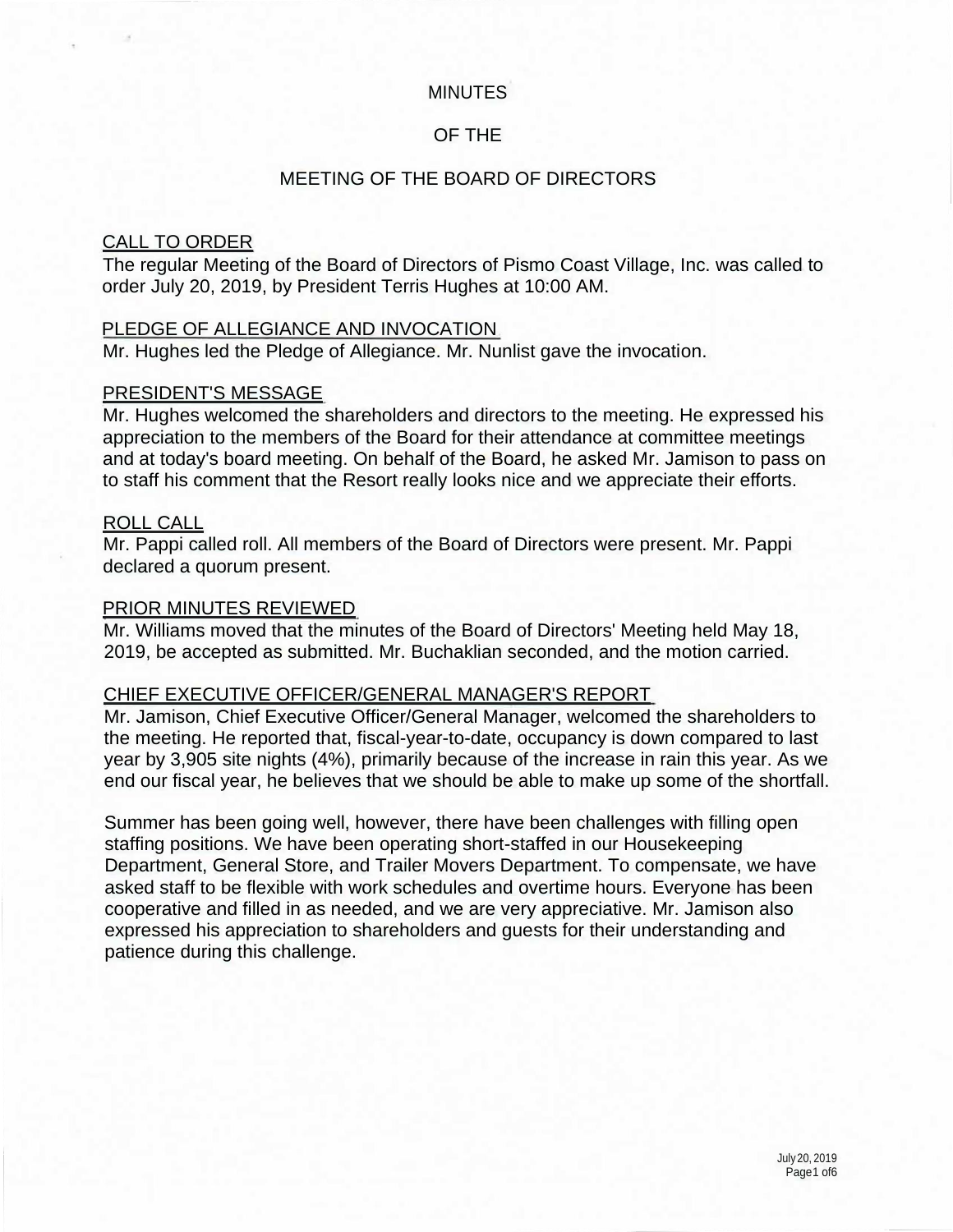Mr. Jamison reported on the status of the controversial issue of the California Coastal Commission trying to shut down off-road vehicle traffic on the Oceana Dunes. A Coastal Commission meeting was held last week in San Luis Obispo. Mr. Jamison watched the meeting at his desk during the live streamed broadcast. Attendees filled the meeting room and other ancillary areas, including the parking lot outside of the meeting facility. He said that those that spoke in favor of keeping the dunes open to traffic were passionate about their feelings, as were as those that are in favor of a closure. The recommendation made by the local business community was to hold off making a decision at that meeting. The Commission agreed to go with a "public works plan", which means that a decision has been delayed for another year, at which time they will have to make a report on any progress. Ultimately, the Commission's goal is to have all vehicles off of the dunes and the beach.

Another significant issue that will affect the Resort is the additives that are put into holding tanks on recreational vehicles that cause issues with groundwater. A year ago, we received a letter from the San Luis Obispo County Regional Water Quality Control Board. They asked what type of sewer system the Resort has, because they are monitoring what type of RV chemicals are going into the ground. The Resort uses the City of Pismo Beach's sewer system, so we are not quite as critical as other properties. Private parks that have their own sewer system are required to monitor what is going into their sewer system, such as formaldehyde and products that are not good for the environment. Several years ago, CalARVC, our state association, tried to have formaldehyde eliminated in these products. Thetford, a big producer of AquaChem products that contain formaldehyde, threatened to sue, so CalARVC dropped their efforts. However, there is now a lot of environmental support to eliminate these products in California. The State Senate has already approved the measure and it will be going before the State Assembly for consideration.

There is currently talk about including additional language in the National Electric Code that may require RV parks to install GFls on 30 and 50 amperage service. Currently, to be compliant, most RV parks have a GFI on 20 amperage service. If a change in the Code is approved, it will most likely cost the Resort more than \$160,000 for parts (labor not included) to retrofit our pedestals to be compliant. Hopefully ARVC, our national association, and CalARVC will fight to reverse this proposal.

The construction of our new RV Shop in Oceana is progressing nicely. The construction of the structure has been signed off on by the inspector for the County of San Luis Obispo. The framers have already finished, and electricians, plumbers and fire sprinkler installers are all currently working inside the building. Some of the outside concrete flatwork should begin next week, as well as work to make the connections to the public utilities. We are expecting that by October we can begin conducting work at that facility.

He reported on the City of Pismo Beach's new sewer lift station in A-Lot. The project is almost done. They are waiting for PG&E to run power to the project. The City will put in chain link fence with an access gate around their equipment. At the same time, we plan to start construction of fence along the front of A-Lot, which will be the same type of vinyl fencing that is used around the recycling and trash dumpsters in the Resort.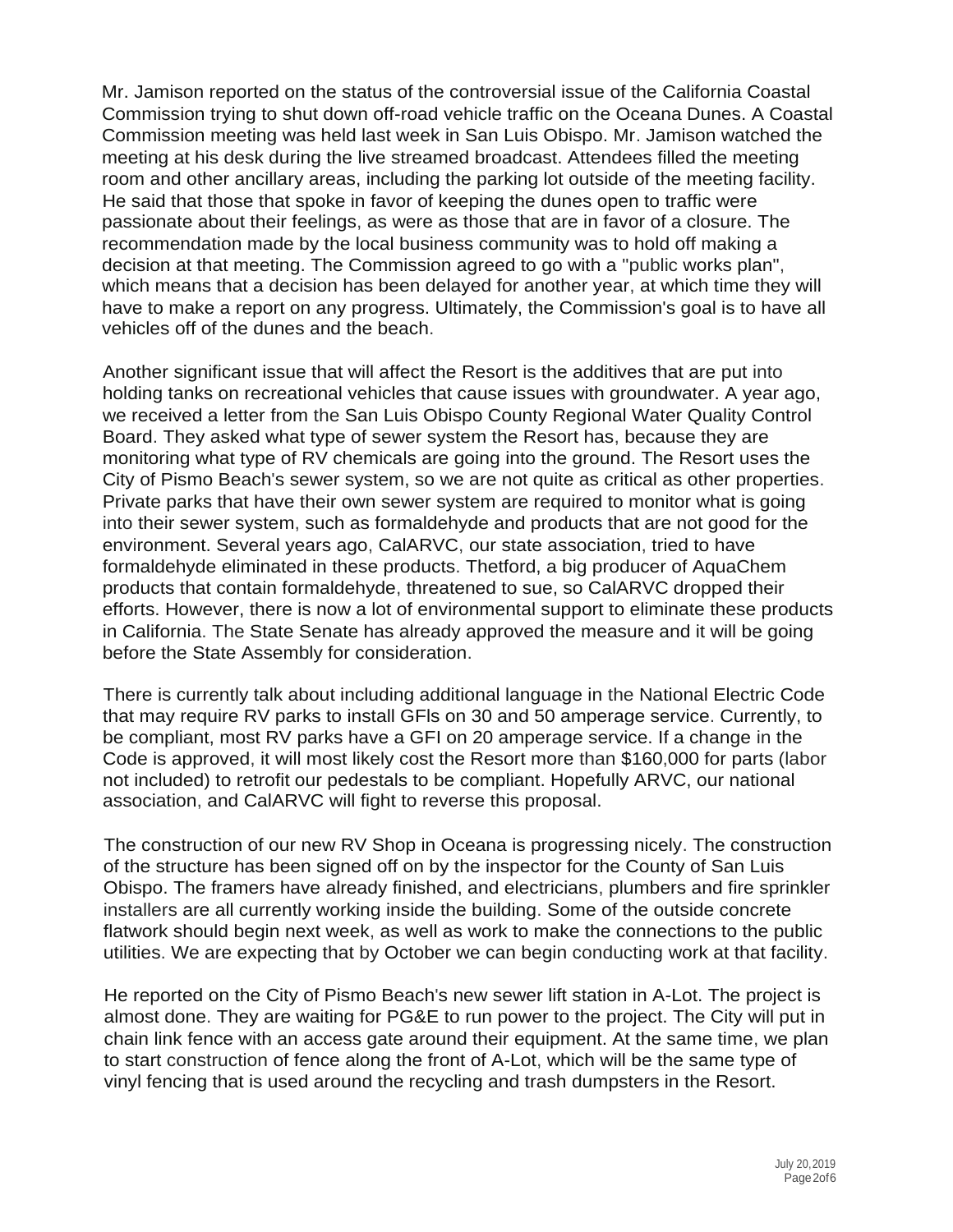The Oceano Community Services District's drainage project, which will impact Storage Lots Band E, will start July 29, 2019. Their project will require that a significant number of stored units be relocated during their work. The project is expected to be completed by February 2020.

EXECUTIVE AND PERSONNEL & COMPENSAT ION/BENEFITS COMMITTEE REPORT Mr. Nelson, Personnel and Compensation/Benefits Committee Chair, reported that a joint meeting of the Personnel and Compensation/Benefits Committee and Executive Committee was held yesterday. All committee members were present. Mr. Jamison also attended. Mr. Jamison gave the committees an update on the Resort and the ongoing projects. Following that, the Committees discussed annual reviews for three of Mr. Jamison's direct report employees. The Committees also reviewed the status of the Company's 401(k) Plan, and it was noted that participating employees will have an opportunity to meet with the 401(k) Plan Advisor in September 2019.

## FINANCE COMMITTEE REPORT

Mr. Hardesty, Chair, reported that the Committee met this morning. All committee members were present. Mr. Jamison also attended. The Finance Committee reviewed the financial statements for both June 2019 and fiscal-year-to-date and found no exceptions. The balance sheet remains strong. The status of the Fiscal Year 2018/2019 capital projects were reviewed. The second drafts of the Fiscal Year 2019/2020 operating budget and capital expenditures budget were also discussed.

# OPERATIONS COMMITTEE REPORT

Mr. Enns, Chair, said that the Operations Committee met this morning. All committee members were present. Mr. Hughes and Mr. Nelson attended the meeting. The Committee reviewed the Policy and Procedures for Board Members document, which outlines specific duties for committees, and the Company's Code of Ethics and Business Conduct document. The Committee has recommended changes for both documents and hopes to have these ready to present to the Board by the September meeting. He commented that all shareholders should have recently received the 2020 Shareholder Information Manual/Calendar. The Operations Committee will continue reviewing the Manual for recommended changes. Guest comments received since the May meeting were also reviewed.

# AUDIT COMMITTEE REPORT

Mrs. King, Chair, said the Committee met yesterday. All committee members were present. The Committee discussed the Audit Committee's role and responsibility as it relates to the Company's Code of Ethics and Business Conduct for Directors, Senior Officers and Employees. The Committee also discussed the role and responsibility of the Committee in responding to complaints initiated by employees and guests of the Resort.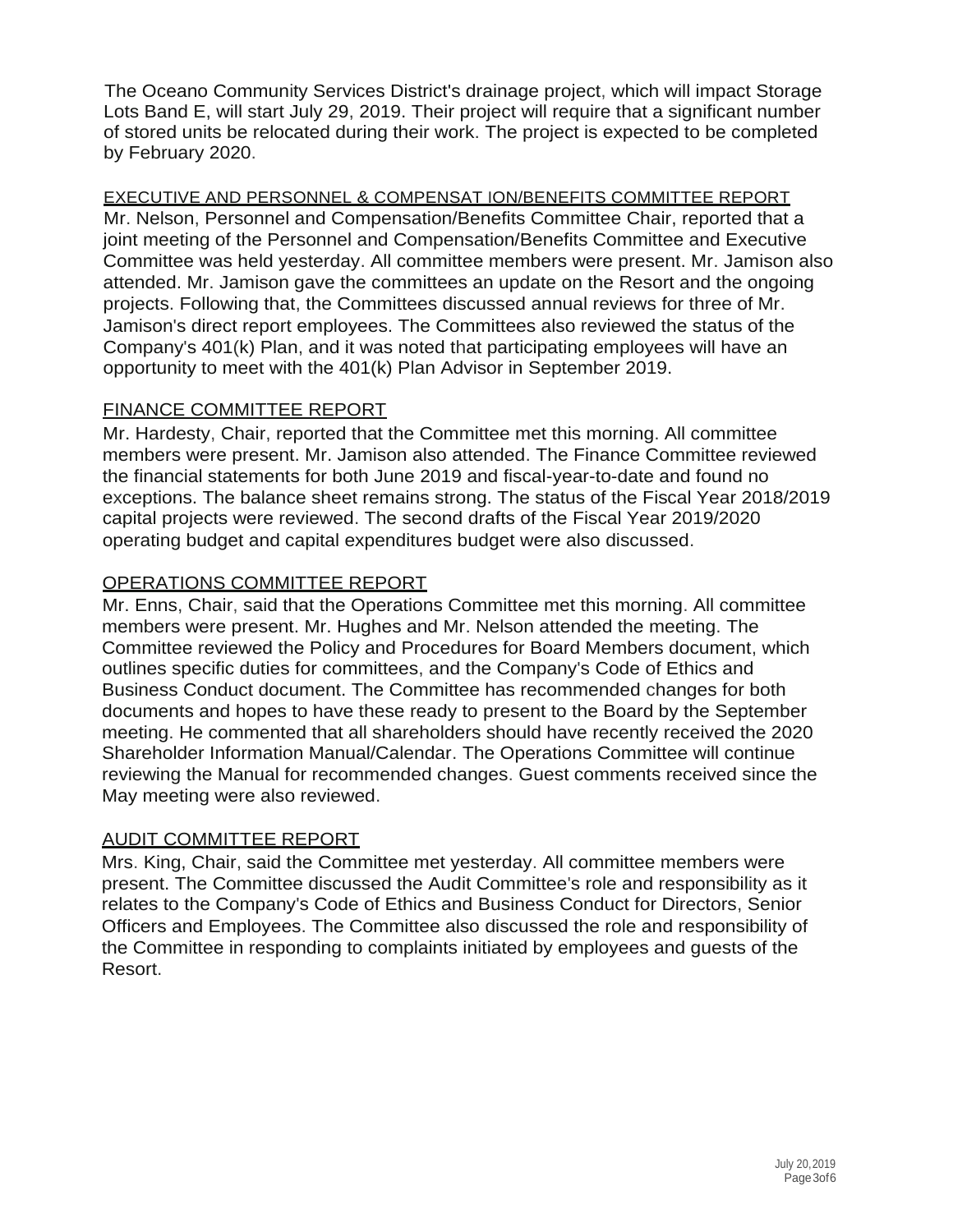## ENVIRONMENTAL, HEALTH & SAFETY ADVISORY COMMITTEE REPORT

Mr. Skaggs, Chair, reported that the Committee met yesterday morning. All committee members were present. Also attending was Charles Amian, Operations Manager, who gave an update on accidents and injuries since the Committee's last meeting. There were no incidents involving employees, however, there were some involving guests. The Committee interviewed Joshua, Security Department Lead. Also discussed was implementing additional signage on the Resort's speed limit. When completed, the Committee will present their recommendations to the Operations Committee for review. The Committee toured the Laundromat, Pool area, Restrooms Arcade, Clubhouse, Mini-Golf course, Restaurant, and General Store. The List of Advisories was reviewed and updated.

## NOMINATING COMMITTEE REPORT

Mr. Hearne, Chair, reported that the Committee met yesterday afternoon. All committee members were present. The Committee interviewed one prospective candidate for Board membership. Following that, the Committee reviewed the Active Board Application Packet Log. An item of concern is the number of shareholders who have requested an application for the Board of Directors but have failed to complete and return the form. The Committee will develop a strategy to follow up with these individuals. Also discussed were methods to attract applicants, adding additional items to the Board application packet, and documenting ways to assess current Board members' performance.

## SHAREHOLDERS' COMMENTS

Rex Davis said that his family has been coming to the Resort since the mid-1980s. They have always enjoyed their time here. He and his wife own three shares of stock. In addition, he also purchased two shares in their son's name. He expressed his concern about the change in policy on share time usage and enforcement, which now does not allow a shareholder owning three shares in his/her own name to use another shareholder's time. He suggested that those shareholders that owned three shares with family members that also owned shares prior to the policy change be allowed to continue to use the additional share time.

Kathryn McManus Sons said that her parents were part of the original group of people to purchase shares in the Corporation. She expressed her concern about the changes in policy on share time usage.

Jaquie Dial said that she felt that restricting shareholder time usage to three shares was acceptable. She expressed her opinion on shareholders circumventing the policy and impacting other shareholders' ability to use the resort. She commented that general public guests that are placed on smaller campsites on the far south side of the Resort are being taken advantage of by having to pay the same rate as those that are placed in larger campsites. Mrs. Dial asked if there were plans to install the new gravel base product on more campsites. Mr. Jamison confirmed that this is planned for 125 to 150 more campsites next fiscal year.

Teressa Baer commented on shareholders using their share time and wondered what the reason behind the policy change was. She asked if there was data on the number of shareholders with multiple shares that are using all of their share time.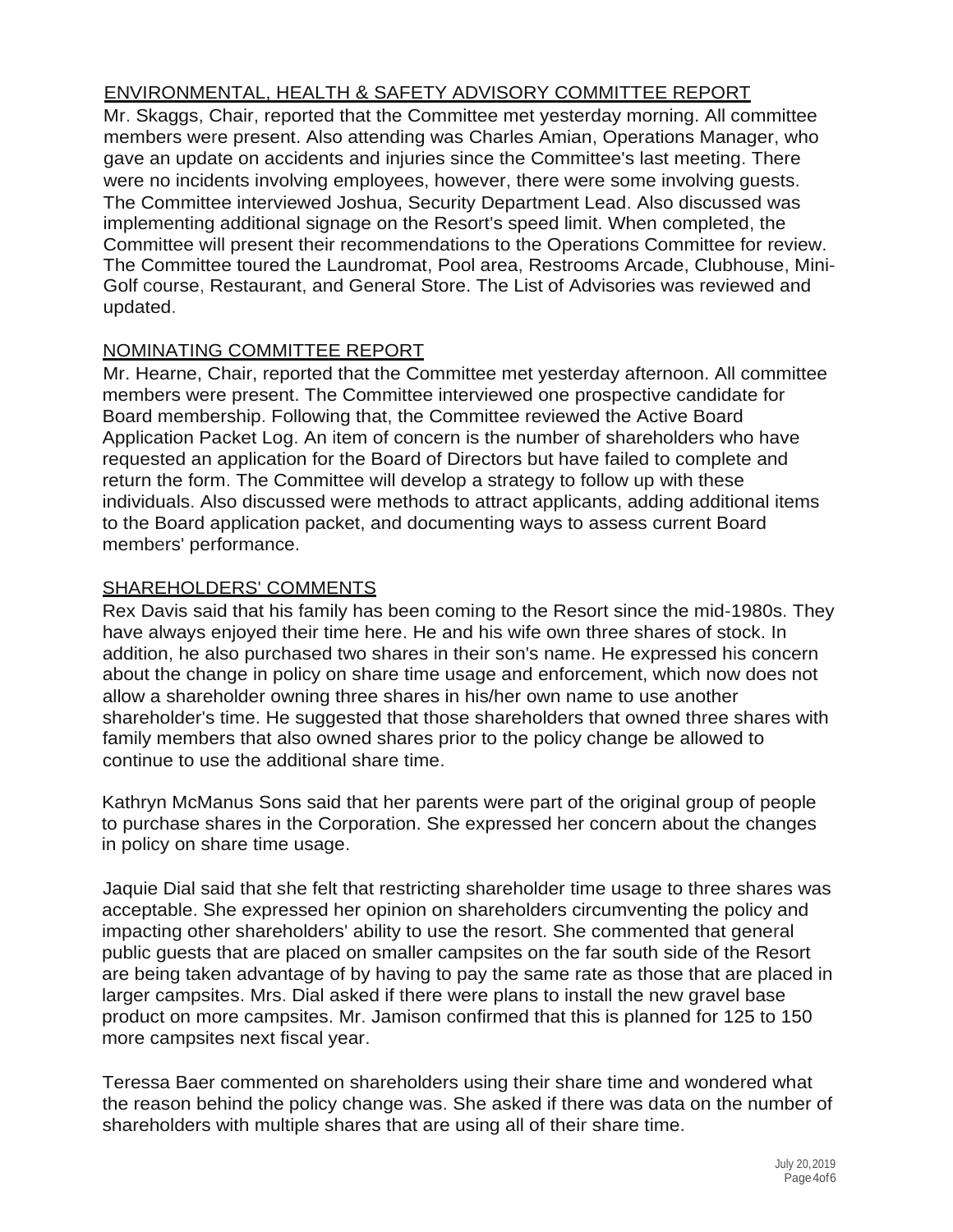Jim Gustafson asked questions about shareholder time usage, specifically when family members also owning shares are in the resort occupying the same trailer on a single campsite. Mr. Gustafson had a suggestion on how to improve the trash and recycle dumpsters by installing a bar across the top so that the lid cannot be thrown all the way over which allows birds access to the trash.

Ron Nobile said that he agreed with Rex Davis' suggestion that shareholders that owned three shares prior to the policy change be allowed to continue to use other family members' share time. He commented that general public site fees are low and suggested an increase.

Steven Jackson asked about the enforcement of the four-day rule which requires that a campsite be occupied a minimum of four nights per week and commented on shareholders owning multiple shares leaving campsites unoccupied for multiple days at a time. Mr. Jamison responded that Security staff does a review each night and completes a log of unoccupied campsites for management's review.

Mr. Hughes recessed the meeting at 11:03 AM, asking the shareholders to leave the meeting room. He reconvened the meeting in Closed Session at 11:20 AM.

Discussion ensued regarding the comments that occurred during the Shareholders' Comments portion of the meeting. Mr. Jamison read from the letter prepared on March 7, 2019, by corporate attorney Joseph Look pertaining to the use of shareholder free time and shareholder rights. Discussion continued regarding shareholders questioning the reasons the Board made the policy change and whether the Board had previously set a precedent for shareholders that owned more than three shares by granting them grandfathered status when the bylaws changed.

By common consent of the Board, a decision was made to authorize Mr. Jamison to contact Mr. Look for a determination on whether a precedent was set by granting grandfathered status to shareholders owning more than three shares at the time the Bylaws were amended by vote of the shareholders in January 2002. Mr. Jamison will also ask Mr. Look for his opinion on the best way to communicate this policy change to shareholders or if the publishing of the information in the 2020 Shareholders Information Manual/Calendar is sufficient notification. Mr. Jamison will return to the Board with Mr. Lock's responses.

## STOCK REPORT

Mr. Pappi reported that he and Mr. Jamison, Assistant Corporate Secretary, had been in communication regarding the stock transfers shown on the Stock Transfers List dated July 20, 2019, and these transfers have met the criteria for changing ownership and have been approved for transfer.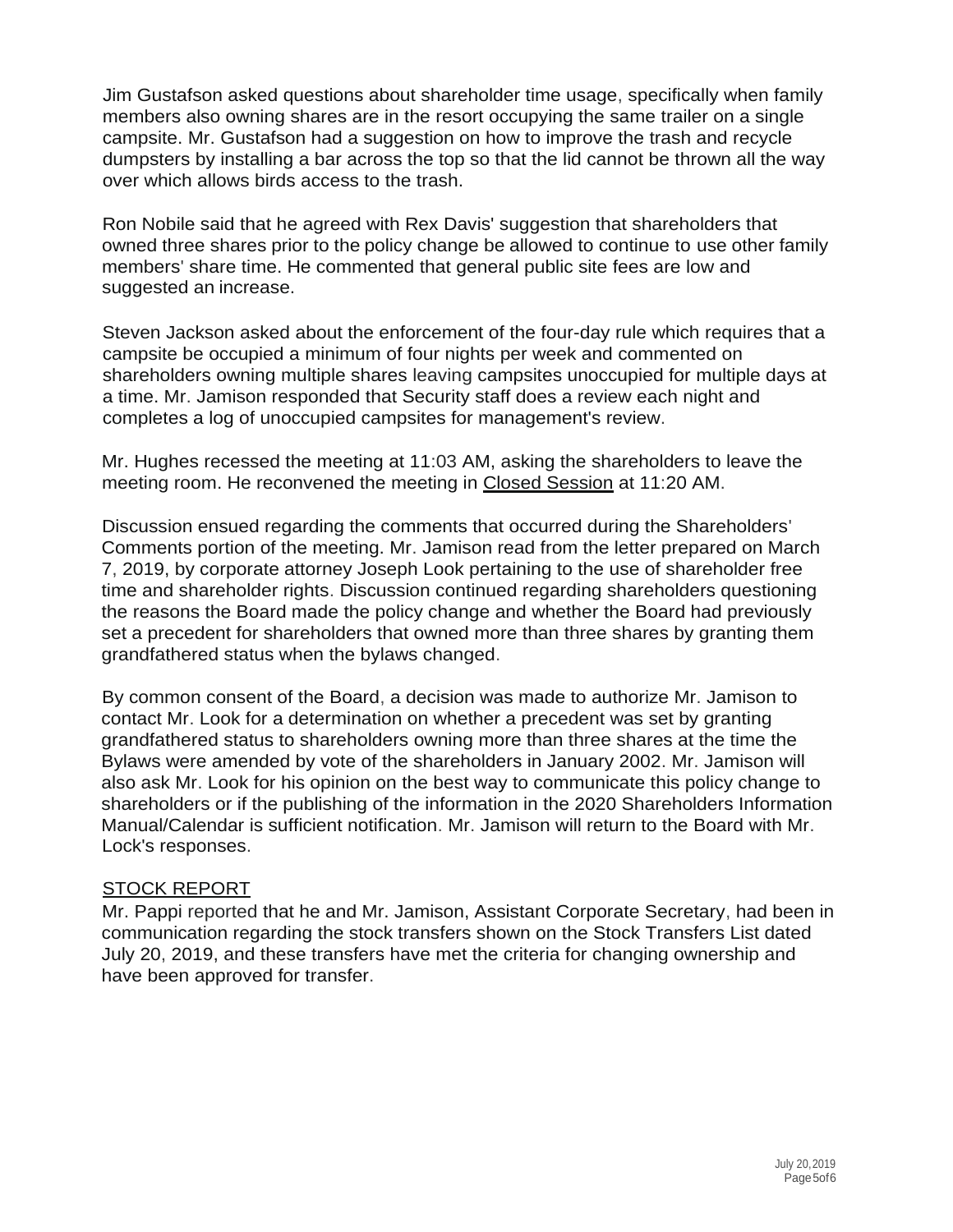## OLD BUSINESS

Mr. Hughes reported that, due to time constraints, he electronically signed checks to expedite delivery of funds. As required by resolution, a report must be made to the Board. He reviewed the checks that he had signed electronically as: \$16,500 to Blue Shield Insurance, \$17,000 to Blue Shield Insurance, \$16,000 to Ted Sloan Electric, \$20,500 to Joe Campanellas Construction, and \$16,500 to DA Craghead Construction.

## FINANCE COMMITTEE REPORT

Mr. Hardesty, Finance Committee Chair, and Mr. Jamison presented the second drafts of the Operating Budget and Capital Expenditures Budget for Fiscal Year 2019/2020. Discussion ensued regarding the proposed budgets. Mr. Jamison asked that he be contacted with questions or concerns about the drafts. The final drafts of the budgets will be presented to the Board for approval at the September meeting.

## OCEANO COMMUNITY SERVICES DISTRICT DRAINAGE PROJECT

Mr. Jamison stated that the Oceano Community Services drainage project will significantly impact our Oceano storage properties. The project will begin July 29, 2019 and is expected to be completed by February 2020. The project will require us to relocate approximately 400 units out of Lots B and E to Z-Lot within the next few weeks. Due to this being summertime, our trailer movers are already working overtime hours. A retired former member of our Trailer Movers staff has agreed to help us with moving the units from one location to the other. Temporary fencing will be installed around Z-Lot, and we will need mow the grass and grade the roadways to improve our ability to move and park units. Mr. Jamison spoke to the County about the expenses our company will incur and, fortunately, there is a program to help with reimbursement. We have gotten bids for fencing, grading, and for moving units. The costs of providing security at Z-Lot are being reviewed, which will include a surveillance camera and either security personnel patrolling the area every two hours or positioning an employee there full-time.

## BOARD APPRECIATION DINNER AND EMPLOYEE BARBECUE LUNCH

Mr. Hughes reminded the Board that the Annual Board Appreciation Dinner would be held at the Madonna Inn on September 21, 2019. In addition, an Employee Appreciation Barbecue will be held in the Maintenance Yard on Friday, September 20, 2019. Mr. Hughes asked Mr. Plumley to be the organizer for the director volunteers for that event.

There being no further business, the meeting was adjourned at 12:08 PM.

The above minutes of the July 20, 2019, Board of Directors' Meeting are correct and accepted as presented.

George Pappi, Jr. V. P. - Secretary

:lb/C:\Usersltmb\DekstopldatasystlCORPORATE\8OD**.MIN**UTES\201918OD.Min.Mtg.07.20.2019..doc